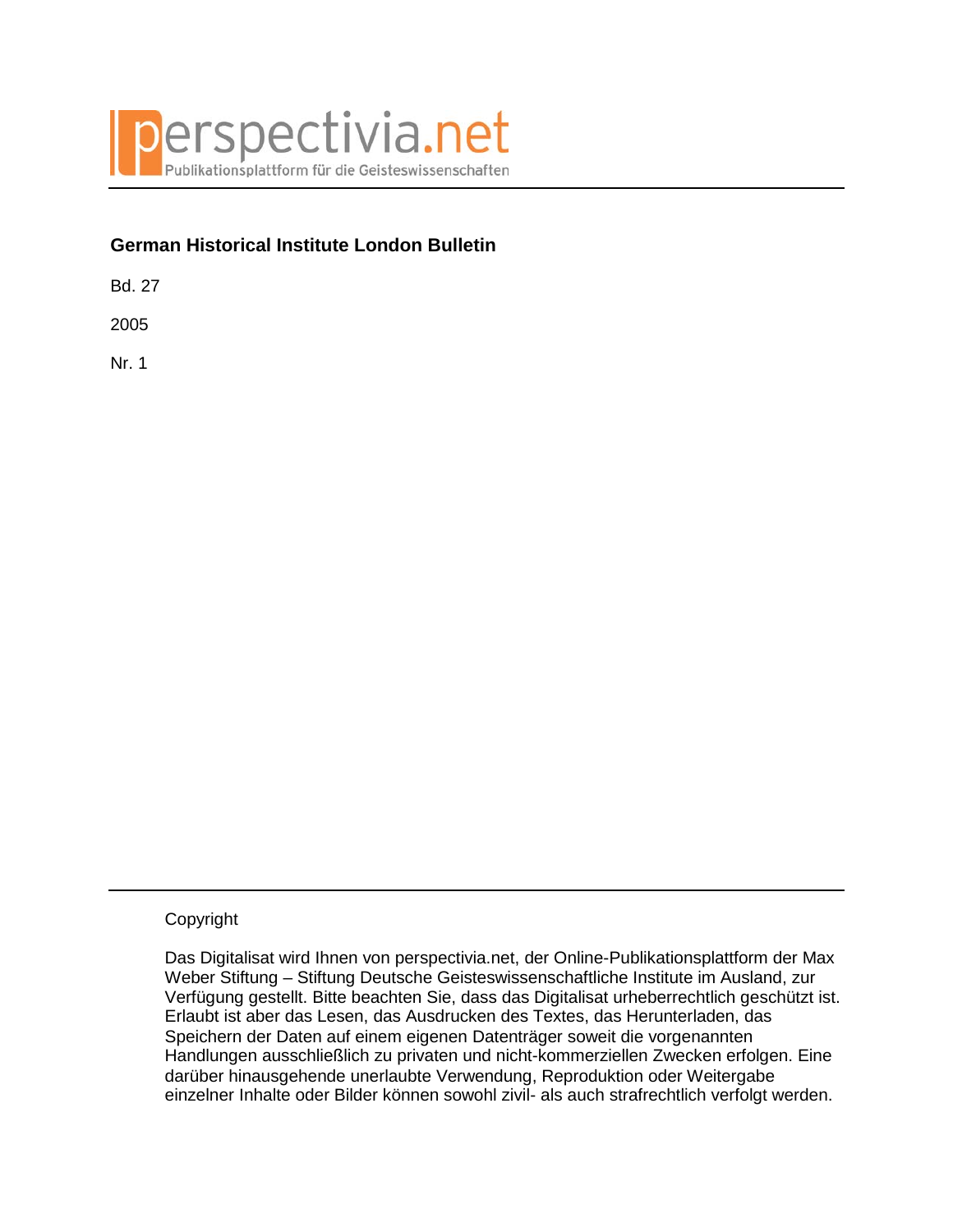PETER WOLF, MICHAEL HENKER, EVAMARIA BROCKHOFF *et al*. (eds.), *Der Winterkönig: Friedrich V. Der letzte Kurfürst aus der Oberen Pfalz. Amberg, Heidelberg, Prag, Den Haag. Katalog zur Bayerischen Landesausstellung 2003*, *Stadtmuseum Amberg 9. Mai bis 2. November 2003*, Veröffentlichungen zur Bayerischen Geschichte und Kultur 46/03 (Augsburg: Bayerisches Staatsministerium für Wissenschaft, Forschung und Kunst; Haus der Bayerischen Geschichte, 2003), 376 pp. plus CD-ROM. ISBN 3 927233 84 6. EUR 18.00

This attractive volume is the catalogue of a major exhibition dedicated to the life of the 'Winter King', Frederick V of the Palatinate, and his consort, Elizabeth, which took the fashionable form of a rolling display, touring from Amberg to Prague, Heidelberg, and The Hague in 2003 and 2004. Sixteen essays by historians, art historians, and archaeologists precede the detailed catalogue description of the exhibits. The volume includes numerous high quality illustrations, many in colour, and is accompanied by a CD Rom with even more visuals.

Long dismissed as something of a political lightweight, lacking in judgement, manipulated by his advisers, and trapped into the disastrous Bohemian adventure which precipitated the loss of his lands and titles, a career in exile and a premature death, Frederick has latterly enjoyed a measure of revisionist rehabilitation, especially in Peter Bilhöfer's dissertation, *Nicht gegen Ehre und Gewissen*,1 and in Brennan C. Pursell's *The Winter King,*<sup>2</sup> the latter of which was not available to the catalogue contributors. Frederick's charm and energy, the 'rationality' of his statecraft, and the broad-based appeal among the princes of the Empire of his advocacy of the principle of 'German liberty' against perceived Habsburg threats have been emphasized in these recent treatments. Lacking the argumentative edge of a monograph, the catalogue understandably does not advance a single view of Frederick, revisionist or otherwise. However, whilst they do not challenge the received opinion explicitly, the studies here

<sup>1</sup> Peter Bilhöfer, *Nicht gegen Ehre und Gewissen: Friedrich V., Kurfürst von der Pfalz—der 'Winterkönig' von Böhmen (1596–1632)* (Mannheim, 2000; new edn., 2004).

<sup>2</sup> Brennan C. Pursell, *The Winter King: Frederick V of the Palatinate and the Coming of the Thirty Years' War* (Ashgate, 2003).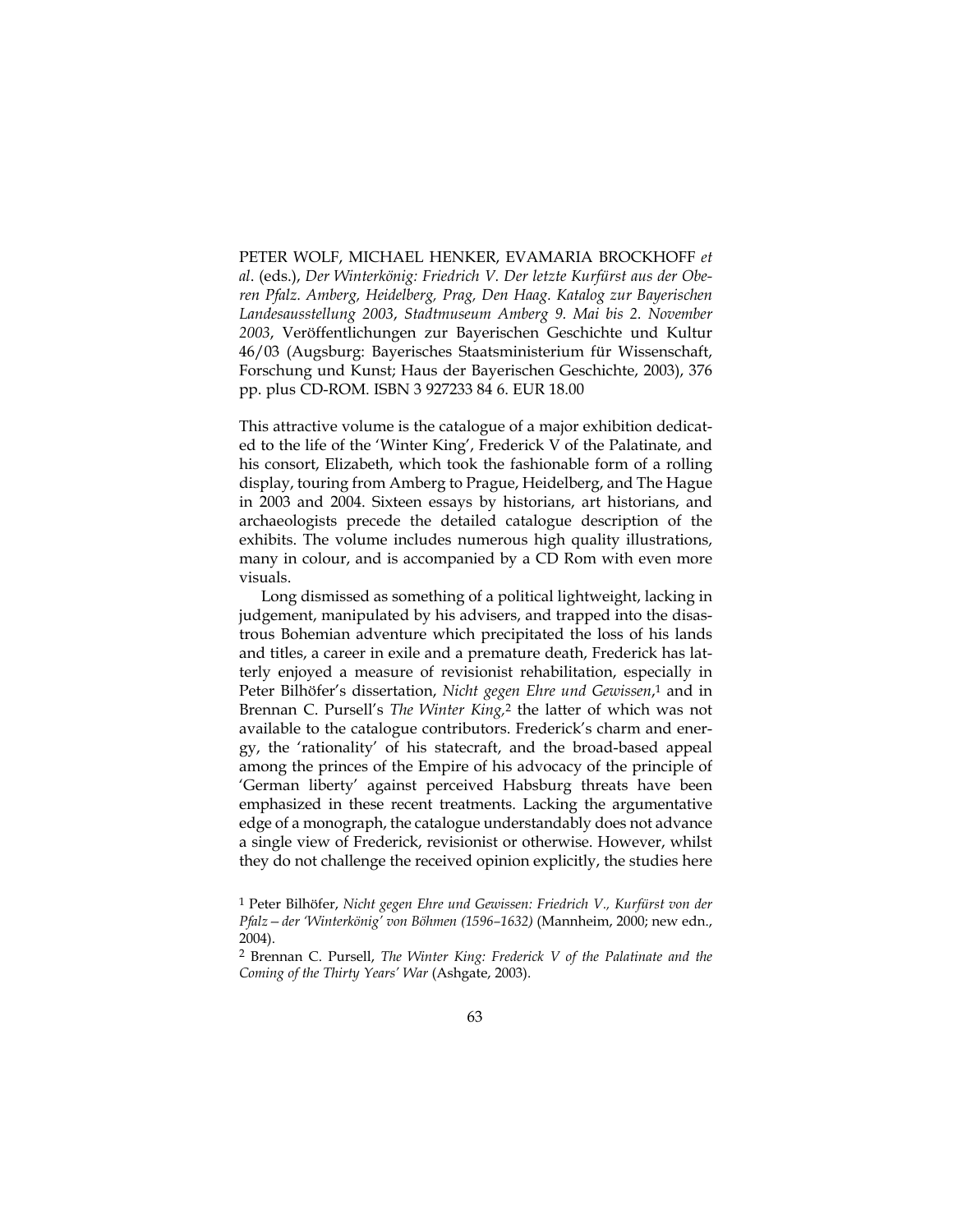### Book Reviews

can be said to contribute to the 'new view' of the Palatine Elector, clarifying and, in some cases, considerably enhancing our picture of the context in which the decision-making of Frederick and his entourage can be better understood.

In the early chapters, Peter Bilhöfer and Rosalind K. Marshall provide crisp biographies of Frederick V and his wife Elizabeth, whilst Peter Claus Hartmann gives an overview of the period's confessional dynamic. Essays by Johannes Laschinger and Peter Wolf focus on Frederick's birthplace, the Upper Palatinate, and its capital, Amberg. In a particularly original and interesting contribution, Wolf suggests that Palatine diplomacy on the eve of Frederick's fateful decision to accept the Bohemian crown was, at least in part, determined by a tradition of regarding the kingdom as being within the Palatine sphere of interest. A renewed connection between the two states was enthusiastically promoted by Christian of Anhalt, Frederick's *Statthalter* in the Upper Palatinate, who was foremost in urging Frederick to accept the offer of the crown, against the advice of many Palatine officials. It emerges that besides confessional solidarity and dynastic aspiration, a conscious appreciation of economic interest underlay this strategy. The economy of the Upper Palatinate was dominated by its iron industry and related trades. Christian's government had a controlling stake in the commerce in tin-plate, and Christian personally administered important iron mines, foundries, and arms factories. According to Wolf, Christian fully recognized the economic interdependence of the Upper Palatinate and Western Bohemia (most of the tin used in Amberg's industry came from the Horní Slavkov region). He also realized that Bohemia's rich resources could be used to save the ailing Upper Palatine iron industry. Wolf even argues that the prince may also have calculated that precipitating a conflict might allow him personally to profit from a rising demand for armaments. Not lost on the author is the irony that much of the shot with which Frederick's army was bombarded at the Battle of the White Mountain (1620) may have been previously supplied to the Habsburg forces from Christian's own factories.

Amberg was, though, always secondary to Heidelberg, the capital of the Rhenish half of Frederick's territories. Frieder Hepp describes the city in the early seventeenth century, whilst Annette Frese focuses on Heidelberg Castle's celebrated Mannerist garden, the 'Hortus Palatinus'. This 'Eighth Wonder' was created in the astonishingly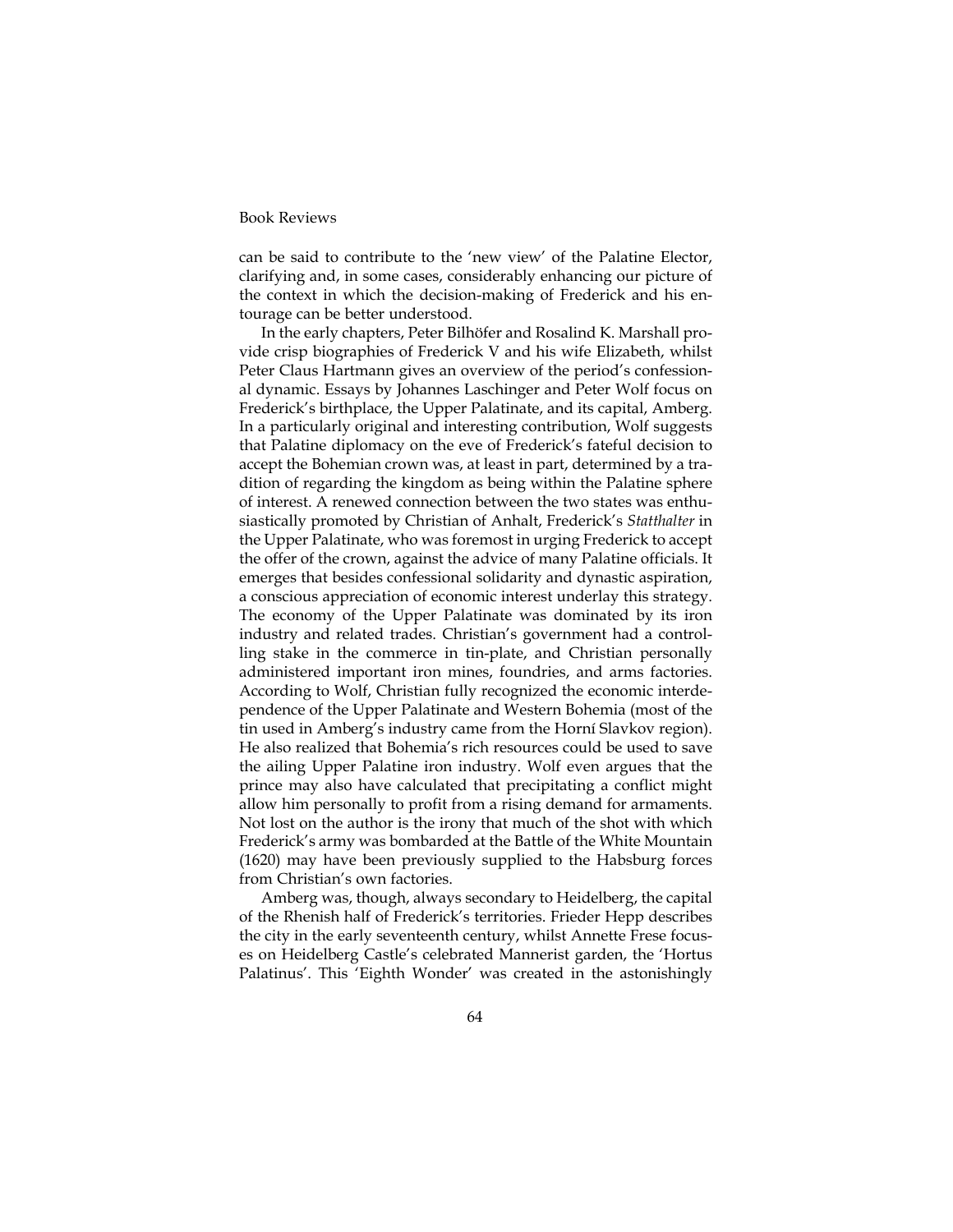#### *The Winter King: Frederick V of the Palatinate*

short period of 1616 to 1618 by Frederick's Huguenot garden designer, Johann Salomon de Caus, whose forte was the installation of elaborate water features and automata, as well as rarefied symbolism, here decoded. Briefly, of course, Frederick enjoyed another, even grander, capital at Prague. Three of the volume's essays examine Frederick's rule in Bohemia. Joachim Bahlcke places the Bohemian– Palatine 'experiment' in state-formation in European perspective. Eliška Fučíková concentrates on the fabled Rudolphine art collections, earmarked for at least partial sale by the cash-strapped Bohemian Estates in 1619 but retained by Frederick, in contrast to the décor of Prague's cathedral, which suffered severe iconoclasm. In an assessment of Frederick's governance, Jaroslav Pánek charts how the new king only ever enjoyed a narrow base of support among a highly factionalized Bohemian nobility. He antagonized those in the local élite who had assumed that he would rule as a *primus inter pares* and disappointed local expectations that he would bring in financial support for the kingdom. Short of cash, Frederick attempted to increase the royal demesne through confiscation of lands from Catholic nobles and prelates, and sought subsidies from foreign allies (including the Dutch), although tellingly, the total amount of monetary assistance delivered to Frederick represented only one tenth of the sums offered by Spain to his enemies. Pánek suggests that it was financial failure more than Frederick's insensitive religious policies which undermined his position, for even the notorious iconoclasm at St Vitus offended many members of the Estates less because of its sacrilege than for its perceived assault on a prime symbol of Bohemian statehood.

Turfed out of Bohemia after the Battle of the White Mountain, the exiled and banned Winter King became the focus of an unprecedented torrent of printed propaganda, both for and against his cause, which took the form of illustrated broadsheets and pamphlets, and which continued to be produced after his death. A large sample of these features in the exhibition and the genre is analysed in a contribution by Jana Hubková. The broadsheet was a 'multi-functional medium', Hubková notes, and one must pay attention to the complex interaction between its text, image, and, where indicated, melody. One genre of prophetic broadsheet linked the Palatine Elector to ancient and grandiose themes, anticipating that his Bohemian adventure would herald the re-conquest of the Holy Sepulchre, the conver-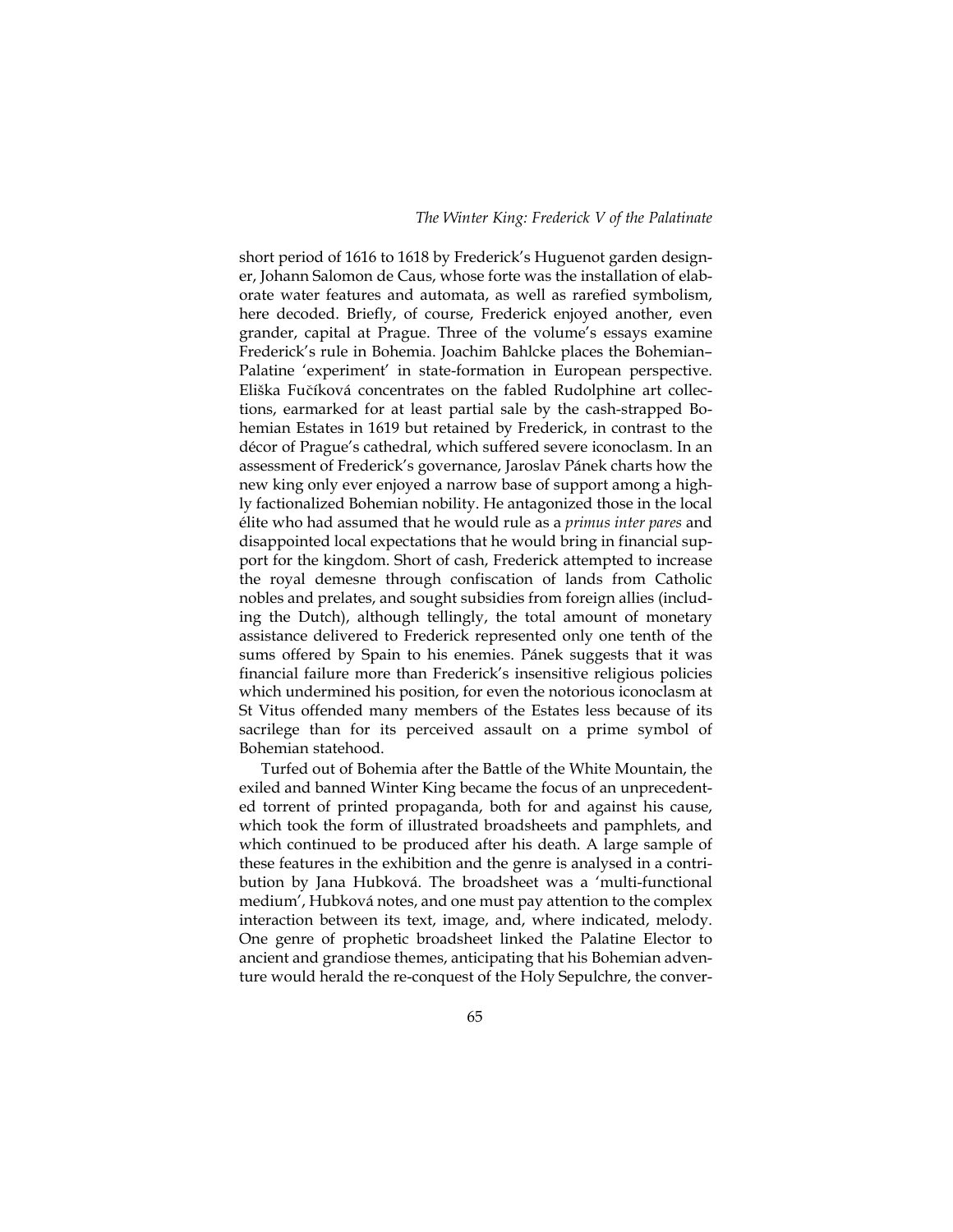### Book Reviews

sion of the heathen to Christianity, and the foundation of a worldwide Empire of Peace. Later in the war, the same prophecies were transposed to other figures, including Gustavus Adolphus. Corresponding to a section of the exhibition dedicated to Frederick's tenacious adversary, Duke Maximilian I of Bavaria, Michael Kaiser's chapter draws on recent scholarship, not least his own superb monograph on Bavarian strategy in the first half of the War,<sup>3</sup> to give a convincing analysis of Maximilian's attempts to marginalize Frederick after the imposition of the Imperial ban, and to promote his own claims to his titles and lands. Historians working with seventeenthcentury diplomatic records often gloss over the intolerably verbose formulae of Baroque protocol which suffuse them. In a clever and original reading, however, Kaiser examines the shifting textual practice of the Bavarian chancery to argue that the diminution of Frederick's status in official documents was no accident, but the articulation of a calculated and systematic political and diplomatic strategy.

In a contrast to these historical essays on the Thirty Years War, Renate Ludwig, Manfred Benner, and Ulrich Klein provide a fascinating joint report on the archaeological survey of two of the possibly seven camps established by Tilly's forces during the siege of Heidelberg in 1622 on the hills overlooking the city. Excavations at the main site (designated 'Camp One') have resulted in over 2,000 separate finds, including weapons, belt-buckles, spurs, medical and writing implements, dice, drinking vessels, and 'Kipper-und-Wipper' coins and tokens, constituting the largest haul of its kind from the period. Whilst the finds add little to existing knowledge, they do provide an interesting and at times poignant witness to the *Alltag* of the common soldiery. Finally, three essays by Simon Groenveld, Willem Jan Hoogsteder, and Alheidis von Rohr treat the years of exile of the royal couple, and after the Elector's death, of Elizabeth and her children, focusing on their residences in the Dutch Republic and with particular reference to their art patronage.

As for the exhibition itself, to judge by the Amberg leg which I attended in September 2003, this was excellently curated. A splendid array of exhibits loaned from many countries occupied the modernized and extended gallery space of Amberg's Stadtmuseum. Among

<sup>3</sup> Michael Kaiser, *Politik und Kriegsführung: Maximilian von Bayern, Tilly und die Katholische Liga im Dreißigjährigen Krieg* (Münster, 1999).